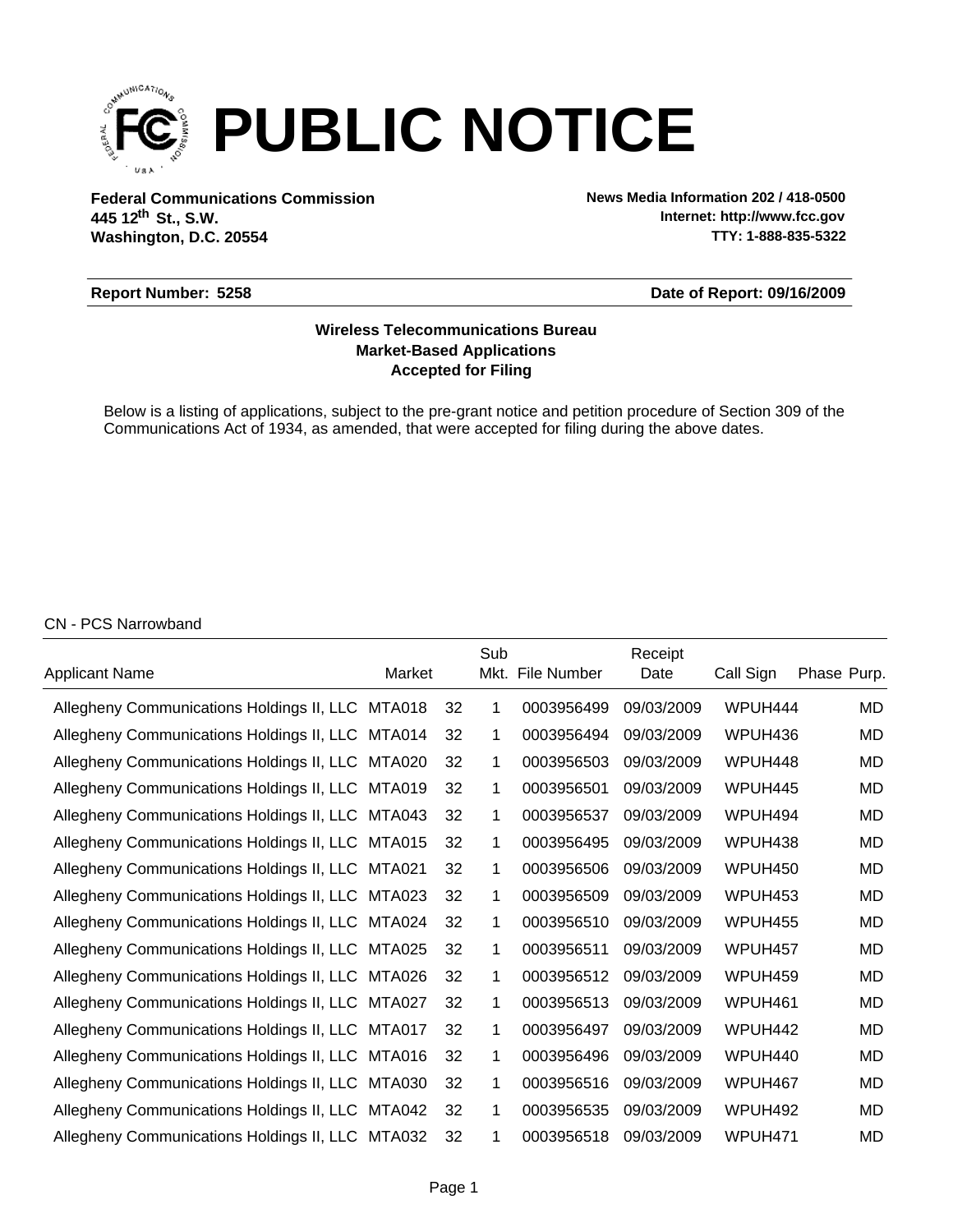## CN - PCS Narrowband

| <b>Applicant Name</b>                            | Market        |    | Sub            | Mkt. File Number | Receipt<br>Date | Call Sign      | Phase Purp. |
|--------------------------------------------------|---------------|----|----------------|------------------|-----------------|----------------|-------------|
| Allegheny Communications Holdings II, LLC MTA033 |               | 32 | 1              | 0003956519       | 09/03/2009      | WPUH474        | <b>MD</b>   |
| Allegheny Communications Holdings II, LLC MTA034 |               | 32 | 1              | 0003956523       | 09/03/2009      | WPUH476        | MD          |
| Allegheny Communications Holdings II, LLC MTA035 |               | 32 | 1              | 0003956524       | 09/03/2009      | WPUH478        | <b>MD</b>   |
| Allegheny Communications Holdings II, LLC MTA036 |               | 32 | 1              | 0003956525       | 09/03/2009      | WPUH479        | MD          |
| Allegheny Communications Holdings II, LLC MTA037 |               | 32 | 1              | 0003956527       | 09/03/2009      | WPUH481        | <b>MD</b>   |
| Allegheny Communications Holdings II, LLC MTA038 |               | 32 | 1              | 0003956529       | 09/03/2009      | WPUH483        | MD          |
| Allegheny Communications Holdings II, LLC MTA039 |               | 32 | 1              | 0003956532       | 09/03/2009      | WPUH486        | MD          |
| Allegheny Communications Holdings II, LLC MTA040 |               | 32 | 1              | 0003956533       | 09/03/2009      | WPUH488        | MD          |
| Allegheny Communications Holdings II, LLC MTA041 |               | 32 | 1              | 0003956534       | 09/03/2009      | WPUH490        | MD          |
| Allegheny Communications Holdings II, LLC MTA044 |               | 32 | 1              | 0003956539       | 09/03/2009      | WPUH496        | MD          |
| Allegheny Communications Holdings II, LLC MTA028 |               | 32 | 1              | 0003956514       | 09/03/2009      | WPUH463        | MD          |
| Allegheny Communications Holdings II, LLC MTA029 |               | 32 | 1              | 0003956515       | 09/03/2009      | WPUH465        | MD          |
| Allegheny Communications Holdings II, LLC MTA045 |               | 32 | 1              | 0003956540       | 09/03/2009      | WPUH498        | <b>MD</b>   |
| Allegheny Communications Holdings II, LLC MTA046 |               | 32 | 1              | 0003956541       | 09/03/2009      | <b>WPUH500</b> | MD          |
| Allegheny Communications Holdings II, LLC MTA047 |               | 32 | 1              | 0003956542       | 09/03/2009      | <b>WPUH503</b> | MD          |
| Allegheny Communications Holdings II, LLC MTA048 |               | 32 | 1              | 0003956543       | 09/03/2009      | <b>WPUH505</b> | MD          |
| Allegheny Communications Holdings II, LLC MTA031 |               | 32 | 1              | 0003956517       | 09/03/2009      | WPUH469        | <b>MD</b>   |
| Allegheny Communications Holdings II, LLC NWA255 |               | 25 | $\overline{2}$ | 0003956447       | 09/03/2009      | WQEM410        | MD          |
| Allegheny Communications Holdings II, LLC MTA001 |               | 32 | 1              | 0003956454       | 09/03/2009      | WPUH410        | MD          |
| Allegheny Communications Holdings II, LLC MTA003 |               | 32 | 1              | 0003956456       | 09/03/2009      | WPUH414        | MD          |
| Allegheny Communications Holdings II, LLC        | MTA004        | 32 | 1              | 0003956474       | 09/03/2009      | WPUH416        | <b>MD</b>   |
| Allegheny Communications Holdings II, LLC        | MTA005        | 32 | 1              | 0003956478       | 09/03/2009      | WPUH417        | MD          |
| Allegheny Communications Holdings II, LLC MTA006 |               | 32 | 1              | 0003956480       | 09/03/2009      | WPUH419        | MD          |
| Allegheny Communications Holdings II, LLC MTA007 |               | 32 | 1              | 0003956483       | 09/03/2009      | WPUH422        | <b>MD</b>   |
| Allegheny Communications Holdings II, LLC MTA008 |               | 32 | 1              | 0003956485       | 09/03/2009      | WPUH424        | MD          |
| Allegheny Communications Holdings II, LLC MTA009 |               | 32 | 1              | 0003956487       | 09/03/2009      | WPUH426        | MD          |
| Allegheny Communications Holdings II, LLC MTA010 |               | 32 | 1              | 0003956488       | 09/03/2009      | WPUH428        | MD          |
| Allegheny Communications Holdings II, LLC        | <b>MTA011</b> | 32 | 1              | 0003956490       | 09/03/2009      | WPUH430        | <b>MD</b>   |
| Allegheny Communications Holdings II, LLC        | <b>MTA012</b> | 32 | 1              | 0003956491       | 09/03/2009      | WPUH432        | <b>MD</b>   |
| Allegheny Communications Holdings II, LLC        | <b>MTA013</b> | 32 | 1              | 0003956493       | 09/03/2009      | WPUH433        | MD          |
| Space Data Spectrum Holdings, LLC                | <b>RPC001</b> | 17 | $\overline{2}$ | 0003936720       | 08/17/2009      | WQKM411        | MD          |
| Space Data Spectrum Holdings, LLC                | <b>MTA049</b> | 32 | 1              | 0003937230       | 08/17/2009      | WQBZ676        | <b>MD</b>   |
| Space Data Spectrum Holdings, LLC                | <b>RPC003</b> | 17 | $\overline{2}$ | 0003936744       | 08/17/2009      | WQKM413        | MD          |
| Space Data Spectrum Holdings, LLC                | <b>MTA022</b> | 32 | 1              | 0003936785       | 08/17/2009      | <b>WPXN805</b> | MD          |
| Space Data Spectrum Holdings, LLC                | <b>RPC005</b> | 17 | $\overline{2}$ | 0003936784       | 08/17/2009      | WQKM415        | MD          |
| Space Data Spectrum Holdings, LLC                | <b>NWA255</b> | 25 | 4              | 0003937244       | 08/17/2009      | WQKM410        | MD          |
| Space Data Spectrum Holdings, LLC                | <b>NWA255</b> | 19 | $\overline{2}$ | 0003937240       | 08/17/2009      | WQKM409        | MD          |
| Space Data Spectrum Holdings, LLC                | <b>RPC004</b> | 17 | 2              | 0003936749       | 08/17/2009      | WQKM414        | MD          |